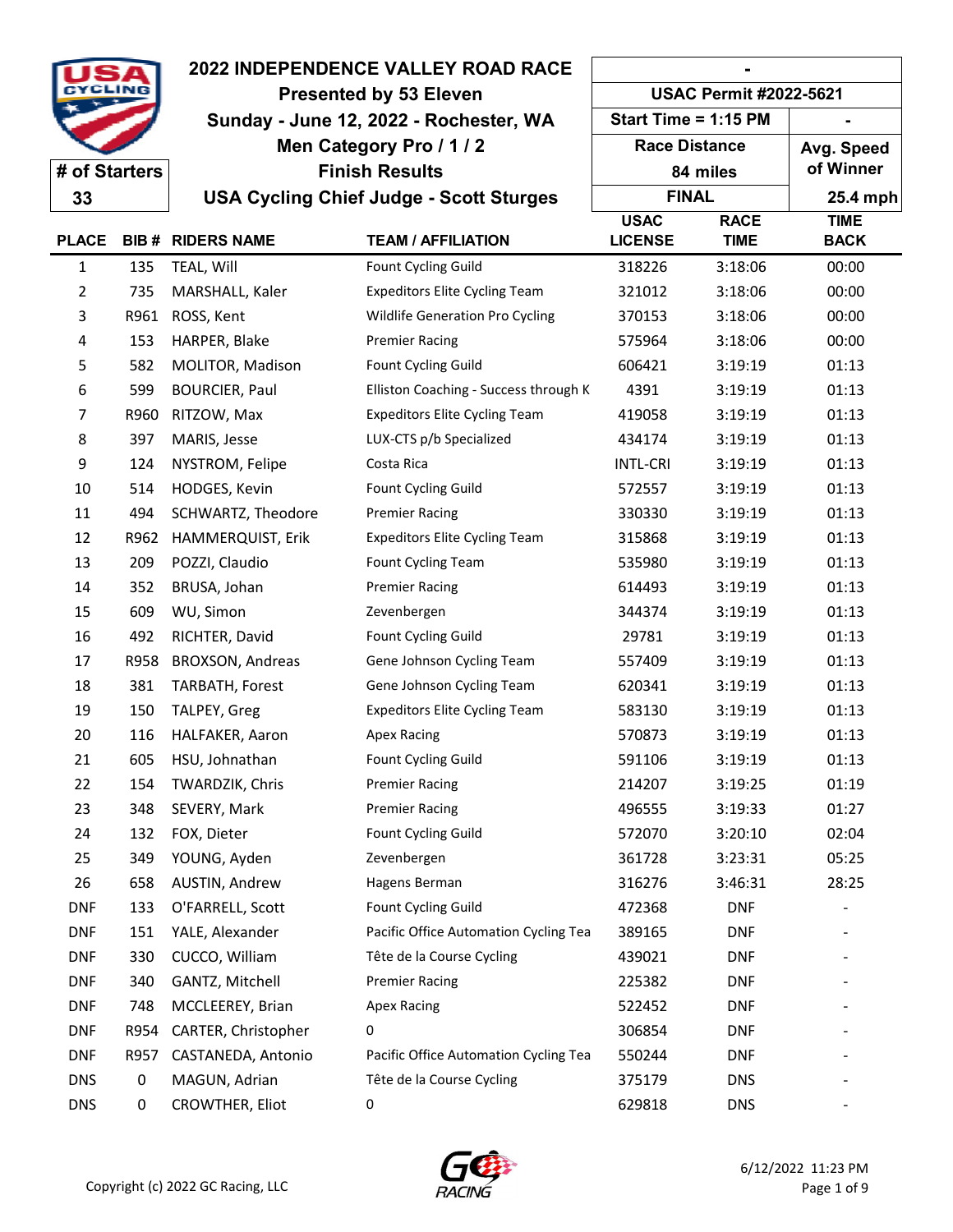|               |      | <b>2022 INDEPENDENCE VALLEY ROAD RACE</b> | <b>USAC Permit #2022-5621</b>                  |                      |             |                          |  |
|---------------|------|-------------------------------------------|------------------------------------------------|----------------------|-------------|--------------------------|--|
|               |      | <b>Presented by 53 Eleven</b>             |                                                |                      |             |                          |  |
|               |      | Sunday - June 12, 2022 - Rochester, WA    |                                                | Start Time = 1:20 PM |             |                          |  |
|               |      | <b>Men Category 3</b>                     |                                                | <b>Race Distance</b> |             | Avg. Speed               |  |
| # of Starters |      |                                           | <b>Finish Results</b>                          |                      | 64.5 miles  | of Winner                |  |
| 32            |      |                                           | <b>USA Cycling Chief Judge - Scott Sturges</b> | <b>FINAL</b>         |             | 25.1 mph                 |  |
|               |      |                                           |                                                | <b>USAC</b>          | <b>RACE</b> | <b>TIME</b>              |  |
| <b>PLACE</b>  |      | <b>BIB # RIDERS NAME</b>                  | <b>TEAM / AFFILIATION</b>                      | <b>LICENSE</b>       | <b>TIME</b> | <b>BACK</b>              |  |
| 1             | 176  | <b>BRUGMANS, Maarten</b>                  | Zevenbergen                                    | 544241               | 2:33:57     | 00:00                    |  |
| 2             | 761  | O'ROURKE, Ciaran                          | Gene Johnson Cycling Team                      | 600243               | 2:33:57     | 00:00                    |  |
| 3             | R966 | ZHANG, Xiaohan                            | A Cycling Team                                 | 615238               | 2:34:05     | 00:08                    |  |
| 4             | 427  | SOLLITTO, Josh                            | Tête de la Course Cycling                      | 527971               | 2:34:05     | 00:08                    |  |
| 5             | 568  | LAMONT, Ray                               | Gene Johnson Cycling Team                      | 555240               | 2:34:05     | 00:08                    |  |
| 6             | 430  | ARLING, Noah                              | Gene Johnson Cycling Team                      | 629550               | 2:34:05     | 00:08                    |  |
| 7             | 770  | GALLAGHER, Graham                         | <b>Apex Racing</b>                             | 528859               | 2:34:05     | 00:08                    |  |
| 8             | R968 | KLEIN, Ethan                              | Pacific Office Automation Cycling Tea          | 630418               | 2:34:05     | 00:08                    |  |
| 9             | 258  | HOLLISTER, Scout                          | Gene Johnson Cycling Team                      | 606299               | 2:34:05     | 00:08                    |  |
| 10            | 685  | BOHANNAN, Walker                          | <b>Premier Racing</b>                          | 631626               | 2:34:05     | 00:08                    |  |
| 11            | 791  | ALLRED, Clay                              | Rainier Beer Cycling Team                      | 521999               | 2:34:05     | 00:08                    |  |
| 12            | 338  | STAATS, Colin                             | Fount Cycling Guild                            | 599834               | 2:34:05     | 00:08                    |  |
| 13            | R969 | $\overline{ }$                            | Fount Cycling Guild                            |                      | 2:34:19     | 00:22                    |  |
| 14            | 332  | JURACICH, Ben                             | Liquid Velo                                    | 554431               | 2:34:53     | 00:56                    |  |
| 15            | 552  | PARSHALL, Mak                             | Tête de la Course Cycling                      | 580827               | 2:34:53     | 00:56                    |  |
| 16            | 490  | PEREZ, Luis M                             | Gene Johnson Cycling Team                      | 616678               | 2:34:53     | 00:56                    |  |
| 17            | 678  | KEATING, Joshua                           | Zevenbergen                                    | 611806               | 2:34:53     | 00:56                    |  |
| 18            | 177  | <b>BUSCH, Curt</b>                        | Fount Cycling Guild                            | 503548               | 2:34:53     | 00:56                    |  |
| 19            | 521  | STYRK, Ryan                               | Fount Cycling Guild                            | 572541               | 2:34:53     | 00:56                    |  |
| 20            | R956 | MEGA, Evan                                | 0                                              | 430360               | 2:34:53     | 00:56                    |  |
| 21            | 531  | NEWCOMBE, Richard                         | Fount Cycling Guild                            | 571742               | 2:36:52     | 02:55                    |  |
| 22            | 204  | MONNIG, John                              | Zevenbergen                                    | 608281               | 2:39:29     | 05:32                    |  |
| 23            | 439  | KUHN, Peter                               | Hagens Berman                                  | 554857               | 2:39:31     | 05:34                    |  |
| 24            | R964 | RACKLEY, Justin                           | Zevenbergen                                    | 621918               | 2:50:43     | 16:46                    |  |
| 25            | R959 | THORDARSON, Odinn                         | 0                                              |                      | 3:10:35     | 36:38                    |  |
| 26            | 181  | CUCCO, Jeremy                             | Illuminati Cycling                             | 439012               | 3:10:35     | 36:38                    |  |
| <b>DNF</b>    | 331  | JURACICH, Isaac                           | Liquid Velo                                    | 571156               | <b>DNF</b>  |                          |  |
| <b>DNF</b>    | 425  | ROBLES, Ivan                              | Fount Cycling Guild                            | 524058               | <b>DNF</b>  | $\overline{\phantom{a}}$ |  |
| <b>DNF</b>    | 444  | PETTYJOHN, Todd                           | Fount Cycling Guild                            | 455561               | <b>DNF</b>  |                          |  |
| <b>DNF</b>    | 502  | SIMON, Zachary                            | Gene Johnson Cycling Team                      | 618594               | <b>DNF</b>  |                          |  |
| <b>DNF</b>    | 726  | <b>WESTOVER, Finn</b>                     | Team Booger                                    | 565887               | <b>DNF</b>  |                          |  |
| <b>DNF</b>    | R955 | GONTOVA, Nadia                            | Red Truck Racing p//b Mosaic Homes             |                      | <b>DNF</b>  |                          |  |
| <b>DNS</b>    | 228  | <b>VENABLE, Travis</b>                    | <b>Apex Racing</b>                             | 275610               | <b>DNS</b>  |                          |  |
| <b>DNS</b>    | 374  | LEE, Rob                                  | <b>Apex Racing</b>                             | 606135               | <b>DNS</b>  |                          |  |
| <b>DNS</b>    | 448  | SMOLUND, Ansel                            | Fount Cycling Guild                            | 618522               | <b>DNS</b>  |                          |  |
| <b>DNS</b>    | 0    | VANDERZANDEN, Ben                         | Pacific Office Automation Cycling Tea          | 615593               | <b>DNS</b>  |                          |  |
|               |      |                                           |                                                |                      |             |                          |  |

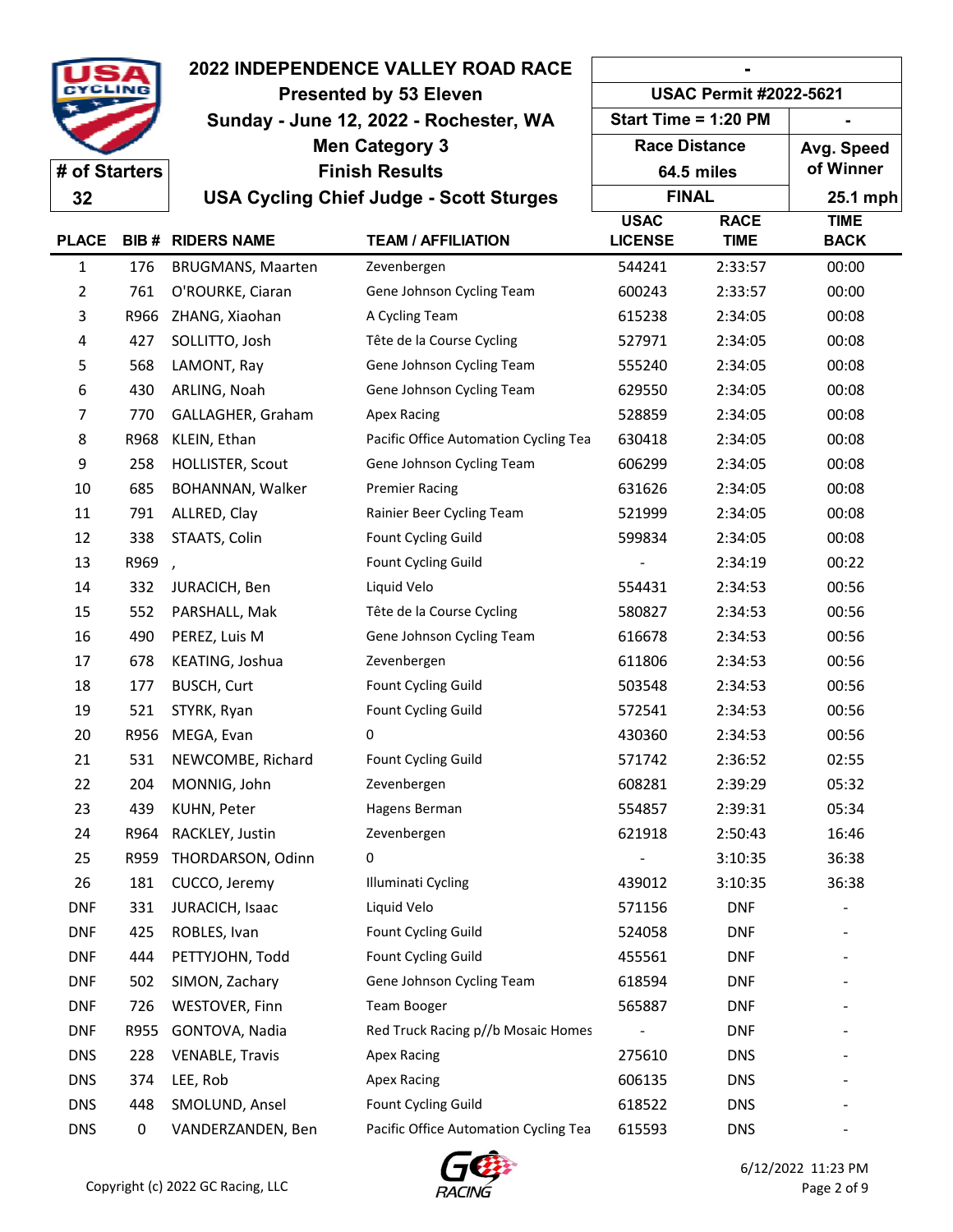| <b>CYCLING</b> |              | <b>2022 INDEPENDENCE VALLEY ROAD RACE</b><br><b>Presented by 53 Eleven</b> |                                        | <b>USAC Permit #2022-5621</b> |             |             |  |
|----------------|--------------|----------------------------------------------------------------------------|----------------------------------------|-------------------------------|-------------|-------------|--|
|                |              |                                                                            | Sunday - June 12, 2022 - Rochester, WA | Start Time = $1:20$ PM        |             |             |  |
|                |              | <b>Men Category 3</b>                                                      |                                        | <b>Race Distance</b>          |             | Avg. Speed  |  |
| # of Starters  |              | <b>Finish Results</b>                                                      |                                        | 64.5 miles                    |             | of Winner   |  |
| 32             |              | <b>USA Cycling Chief Judge - Scott Sturges</b>                             | <b>FINAL</b>                           |                               | 25.1 mph    |             |  |
|                |              |                                                                            |                                        | <b>USAC</b>                   | <b>RACE</b> | <b>TIME</b> |  |
| <b>PLACE</b>   |              | <b>BIB # RIDERS NAME</b>                                                   | <b>TEAM / AFFILIATION</b>              | <b>LICENSE</b>                | <b>TIME</b> | <b>BACK</b> |  |
| <b>DNS</b>     | $\mathbf{0}$ | MCCANN, Cian                                                               | Zevenbergen                            | 612858                        | <b>DNS</b>  |             |  |
| <b>DNS</b>     | 0            | SHIEH, Brian                                                               | A Cycling Team                         | 405923                        | <b>DNS</b>  |             |  |

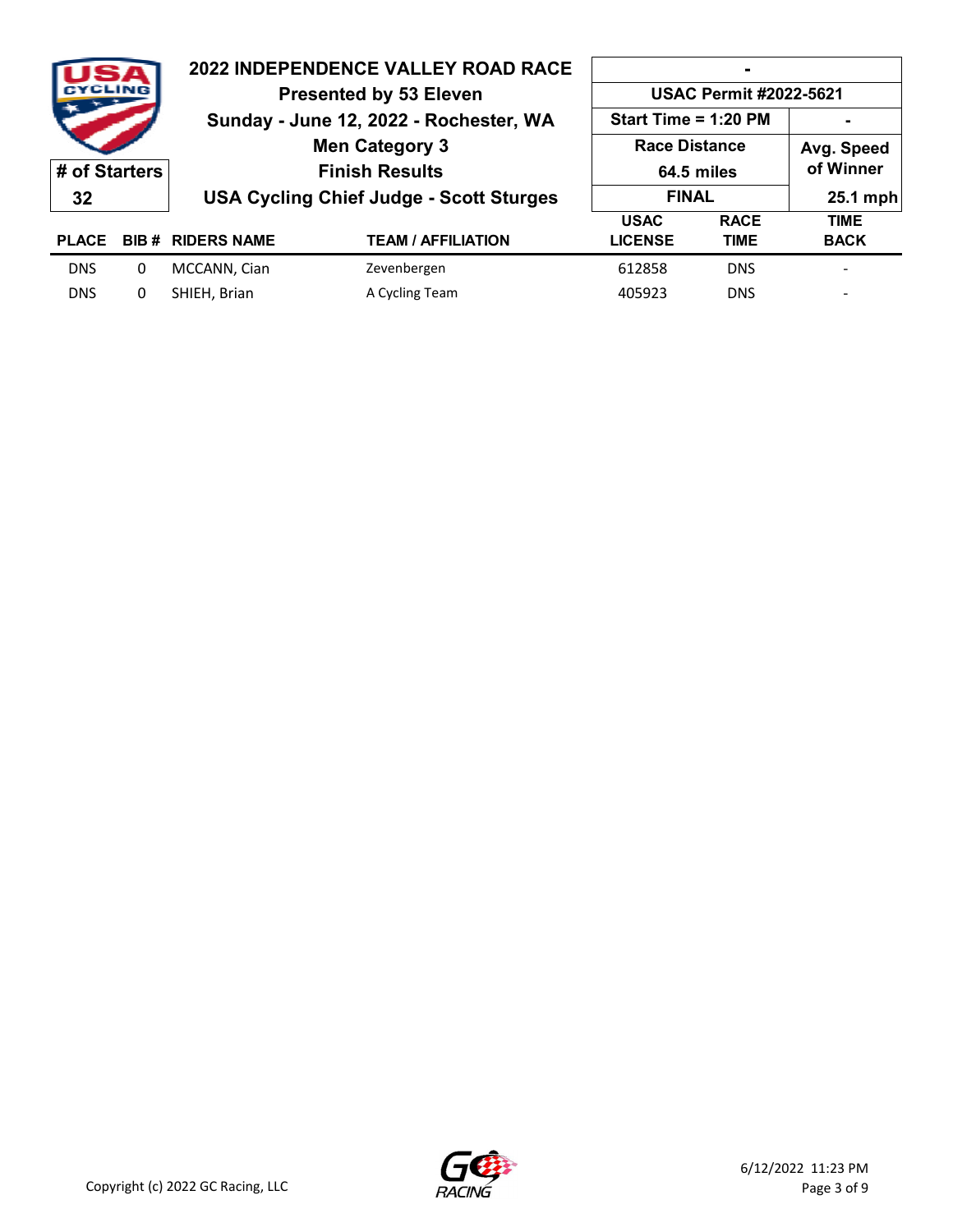|               |      | <b>2022 INDEPENDENCE VALLEY ROAD RACE</b> |                                                | <b>USAC Permit #2022-5621</b> |                            |                            |  |
|---------------|------|-------------------------------------------|------------------------------------------------|-------------------------------|----------------------------|----------------------------|--|
|               |      | <b>Presented by 53 Eleven</b>             |                                                |                               |                            |                            |  |
|               |      | Sunday - June 12, 2022 - Rochester, WA    |                                                | Start Time = 9:35 AM          |                            |                            |  |
|               |      |                                           | Men Category 4 / 5                             | <b>Race Distance</b>          |                            | Avg. Speed                 |  |
| # of Starters |      |                                           | <b>Finish Results</b>                          |                               | 45 miles                   | of Winner                  |  |
| 23            |      |                                           | <b>USA Cycling Chief Judge - Scott Sturges</b> | <b>FINAL</b>                  |                            | 24.8 mph                   |  |
| <b>PLACE</b>  |      | <b>BIB # RIDERS NAME</b>                  | <b>TEAM / AFFILIATION</b>                      | <b>USAC</b><br><b>LICENSE</b> | <b>RACE</b><br><b>TIME</b> | <b>TIME</b><br><b>BACK</b> |  |
| 1             | 525  | CARLUCCI, Steve                           | Fount Cycling Guild                            | 624493                        | 1:48:52                    | 00:00                      |  |
| 2             | 654  | WILSON, Colin                             | University of Washington                       | 632093                        | 1:48:52                    | 00:00                      |  |
| 3             | R950 | COLLINS, Peter                            | Dr Will Bar                                    | 632290                        | 1:48:52                    | 00:00                      |  |
| 4             | 696  | RATE, Angus                               | <b>Apex Racing</b>                             | 606145                        | 1:48:52                    | 00:00                      |  |
| 5             | R941 | LANGSTAFF, Josiah                         | 0                                              | 624612                        | 1:51:53                    | 03:01                      |  |
| 6             | 708  | OHAIR, David                              | Fount Cycling Guild                            | 634037                        | 1:51:53                    | 03:01                      |  |
| 7             | 751  | WOLFORD, Gabe                             | Gene Johnson Cycling Team                      | 605551                        | 1:51:53                    | 03:01                      |  |
| 8             | 496  | THOMAS, Ryder                             | Gene Johnson Cycling Team                      | 610314                        | 1:54:17                    | 05:25                      |  |
| 9             | 652  | MCCABE, Dan                               | University of Washington                       | 631851                        | 1:54:17                    | 05:25                      |  |
| 10            | 790  | BONDY, Derek                              | 0                                              | 583960                        | 1:54:17                    | 05:25                      |  |
| 11            | 370  | CLARK, Nathaniel                          | <b>Apex Racing</b>                             | 606037                        | 1:54:17                    | 05:25                      |  |
| 12            | 686  | CASTILLO, Taylor                          | Fount Cycling Guild                            | 610269                        | 1:55:25                    | 06:33                      |  |
| 13            | 456  | SAWYER, Scott                             | Fount Cycling Guild                            | 624749                        | 1:55:25                    | 06:33                      |  |
| 14            | 741  | FISHER, Nick                              | <b>Element Cycles</b>                          | 398322                        | 1:55:25                    | 06:33                      |  |
| 15            | 641  | MYERS, Austin                             | 0                                              |                               | 1:59:13                    | 10:21                      |  |
| 16            | R947 | OLSEN, Reid                               | 0                                              | 614148                        | 1:59:13                    | 10:21                      |  |
| 17            | 481  | KASS, Alan                                | <b>Apex Racing</b>                             | 607202                        | 1:59:13                    | 10:21                      |  |
| 18            | R951 | COLLINS, Ted                              | Dr Will Bar                                    | 623256                        | 2:01:14                    | 12:22                      |  |
| 19            | 451  | ANTON, Jamison                            | Fount Cycling Guild                            | 630570                        | 2:02:46                    | 13:54                      |  |
| 20            | 703  | GACAD-COWAN, Samuel                       | Gene Johnson Cycling Team                      | 632292                        | 2:08:31                    | 19:39                      |  |
| 21            | R940 | HALBERT, Andrew                           | 0                                              |                               | 2:08:31                    | 19:39                      |  |
| 22            | R934 | ANDERSON, Jordan                          | <b>CBC Racing Country Green Turf Farms</b>     |                               | 2:14:06                    | 25:14                      |  |
| 23            | 785  | LEI, Hang                                 | Husky Cycling Club                             | 639014                        | 2:30:00                    | 41:08                      |  |
| <b>DNS</b>    | 645  | WANG, Eric                                | 0                                              | 580715                        | <b>DNS</b>                 |                            |  |
| <b>DNS</b>    | 0    | WILLSON, Luke                             | Seattle Cycling Club                           | 634240                        | <b>DNS</b>                 |                            |  |
| <b>DNS</b>    | 0    | REIDT, Chase                              | TeamODZ                                        | 606300                        | <b>DNS</b>                 |                            |  |
| <b>DNS</b>    | 0    | MILLER, Zachery                           | Cowlitz County                                 |                               | <b>DNS</b>                 |                            |  |

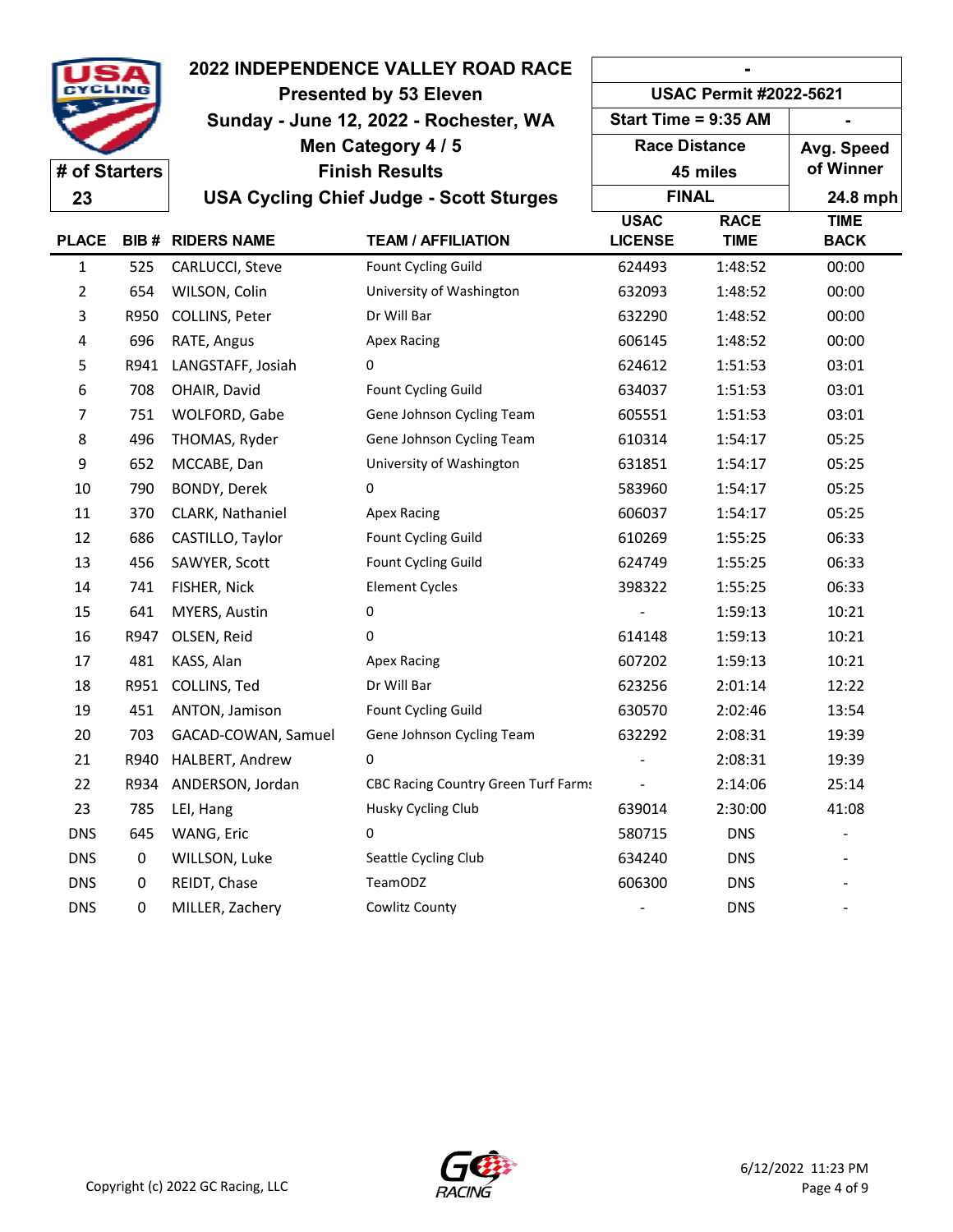|                |      | <b>2022 INDEPENDENCE VALLEY ROAD RACE</b><br><b>Presented by 53 Eleven</b> |                                                | <b>USAC Permit #2022-5621</b> |                            |                            |  |
|----------------|------|----------------------------------------------------------------------------|------------------------------------------------|-------------------------------|----------------------------|----------------------------|--|
|                |      |                                                                            |                                                |                               |                            |                            |  |
|                |      |                                                                            | Master Men 40+ Cat 1 / 2 / 3 / 4               | <b>Race Distance</b>          |                            | Avg. Speed                 |  |
| # of Starters  |      |                                                                            | <b>Finish Results</b>                          |                               | 64.5 miles                 | of Winner                  |  |
| 19             |      |                                                                            | <b>USA Cycling Chief Judge - Scott Sturges</b> | <b>FINAL</b>                  |                            | 23.7 mph                   |  |
| <b>PLACE</b>   |      | <b>BIB # RIDERS NAME</b>                                                   | <b>TEAM / AFFILIATION</b>                      | <b>USAC</b><br><b>LICENSE</b> | <b>RACE</b><br><b>TIME</b> | <b>TIME</b><br><b>BACK</b> |  |
| 1              | 507  | <b>TORNAI, Robert</b>                                                      | Pacific Office Automation Cycling Tea          | 558843                        | 2:43:15                    | 00:00                      |  |
| $\overline{2}$ | 156  | BAUSER, Pj                                                                 | <b>Tenspeed Hero</b>                           | 332266                        | 2:45:24                    | 02:09                      |  |
| 3              | 475  | GINGRICH, Stephen                                                          | <b>Apex Racing</b>                             | 278610                        | 2:45:24                    | 02:09                      |  |
| 4              | 158  | MARTIN, Andrew                                                             | <b>Tenspeed Hero</b>                           | 89104                         | 2:45:30                    | 02:15                      |  |
| 5              | 207  | PETERSON, Victor                                                           | Hagens Berman                                  | 520430                        | 2:45:30                    | 02:15                      |  |
| 6              | 513  | HEINEN, Justin                                                             | Taco Time Northwest Cycling Team               | 396638                        | 2:45:30                    | 02:15                      |  |
| 7              | 470  | <b>ENSWORTH, Richard</b>                                                   | Pacific Office Automation Cycling Tea          | 100334                        | 2:45:30                    | 02:15                      |  |
| 8              | 614  | LUNA, Joaquin                                                              | Fell Swoop                                     | 560201                        | 2:45:30                    | 02:15                      |  |
| 9              | 187  | HAKKEN, Nathan                                                             | <b>Apex Racing</b>                             | 271870                        | 2:45:33                    | 02:18                      |  |
| 10             | 688  | DEARSLEY, Simon                                                            | Taco Time Northwest Cycling Team               | 591381                        | 2:45:33                    | 02:18                      |  |
| 11             | 673  | WESTOVER, Steve                                                            | <b>Team Booger</b>                             | 37838                         | 2:45:33                    | 02:18                      |  |
| 12             | 213  | RICHARDSON, Travis                                                         | Pacific Office Automation Cycling Tea          | 593081                        | 2:45:33                    | 02:18                      |  |
| 13             | 515  | LITWORA, Dan                                                               | Pacific Office Automation Cycling Tea          | 276977                        | 2:45:38                    | 02:23                      |  |
| 14             | 161  | HALEY, Bradlee                                                             | <b>Haley Agency</b>                            | 288845                        | 2:45:38                    | 02:23                      |  |
| 15             | R965 | THURGOOD, Leigh                                                            | <b>Tenspeed Hero</b>                           | 393590                        | 2:45:55                    | 02:40                      |  |
| 16             | 603  | DUFFY, Bob                                                                 | Dr Will Bar                                    | 54789                         | 2:52:54                    | 09:39                      |  |
| <b>DNF</b>     | 263  | JURACICH, Zach                                                             | Liquid velo                                    | 548473                        | <b>DNF</b>                 |                            |  |
| <b>DNF</b>     | 522  | WIDLUND, Justin                                                            | Apres moi le deluge                            | 331228                        | <b>DNF</b>                 |                            |  |
| <b>DNF</b>     | R967 | CAFISO, Giovanni                                                           | DR Will Bar                                    | 214372                        | <b>DNF</b>                 |                            |  |
| <b>DNS</b>     | 120  | IANNOTTI, David                                                            | Caliber Home Loans/GERK's                      | 71685                         | <b>DNS</b>                 |                            |  |
| <b>DNS</b>     | 0    | <b>BAILEY, Brian</b>                                                       | 0                                              | 289923                        | <b>DNS</b>                 |                            |  |

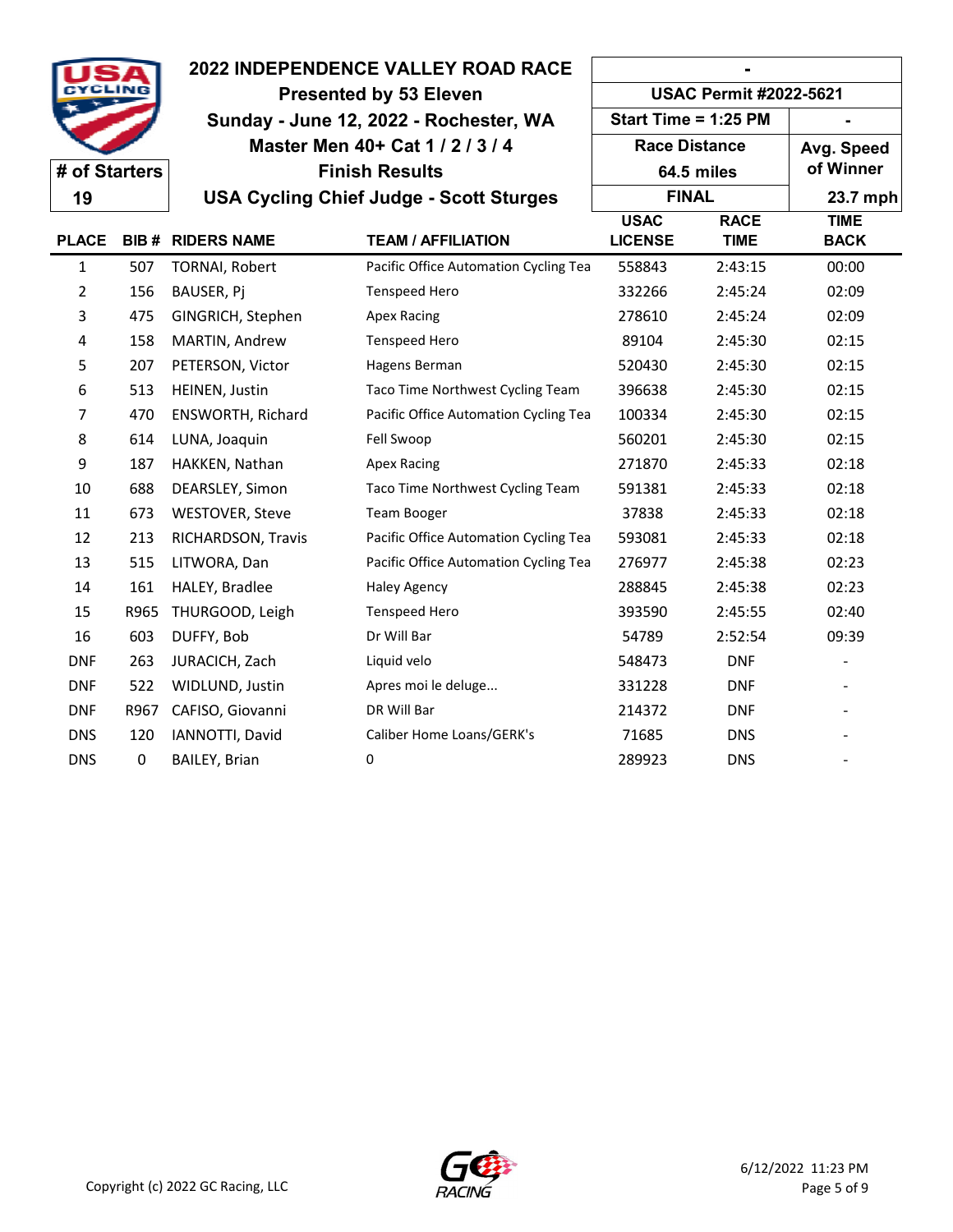|                |      |                                        | <b>2022 INDEPENDENCE VALLEY ROAD RACE</b>      |                               |                            |                            |  |
|----------------|------|----------------------------------------|------------------------------------------------|-------------------------------|----------------------------|----------------------------|--|
|                |      | <b>Presented by 53 Eleven</b>          |                                                | <b>USAC Permit #2022-5621</b> |                            |                            |  |
|                |      | Sunday - June 12, 2022 - Rochester, WA |                                                | Start Time = 9:40 AM          |                            |                            |  |
|                |      |                                        | Master Men 40+ Cat 4 / 5                       | <b>Race Distance</b>          |                            | Avg. Speed                 |  |
| # of Starters  |      |                                        | <b>Finish Results</b>                          |                               | 45 miles                   | of Winner                  |  |
| 13             |      |                                        | <b>USA Cycling Chief Judge - Scott Sturges</b> | <b>FINAL</b>                  |                            | 23.7 mph                   |  |
| <b>PLACE</b>   |      | <b>BIB # RIDERS NAME</b>               | <b>TEAM / AFFILIATION</b>                      | <b>USAC</b><br><b>LICENSE</b> | <b>RACE</b><br><b>TIME</b> | <b>TIME</b><br><b>BACK</b> |  |
| 1              | 575  | <b>CORCORAN, James</b>                 | Gene Johnson Cycling Team                      | 592115                        | 1:53:54                    | 00:00                      |  |
| $\overline{2}$ | R930 | BARNA, David                           | Dialed Cycling Team                            |                               | 1:53:54                    | 00:00                      |  |
| 3              | 765  | ARMSTRONG, Vincent                     | <b>CBC Racing Country Green Turf Farms</b>     | 43116                         | 1:53:54                    | 00:00                      |  |
| 4              | 434  | DANN, Matthew                          | A Cycling Team                                 | 245934                        | 1:55:18                    | 01:24                      |  |
| 5              | R949 | HOWARD, Jeremy                         | Rainier Beer Cycling Team                      |                               | 1:56:58                    | 03:04                      |  |
| 6              | 250  | FONTENOT, Stephen                      | <b>OMG Racing</b>                              | 289009                        | 1:59:24                    | 05:30                      |  |
| 7              | 476  | <b>GREATHOUSE, Tyler</b>               | <b>CBC Racing Country Green Turf Farms</b>     | 567958                        | 2:00:22                    | 06:28                      |  |
| 8              | 247  | EVANS, Jason                           | Illuminati Cycling                             | 294031                        | 2:03:30                    | 09:36                      |  |
| 9              | 500  | YOUNG, Michael                         | CBC Racing Country Green Turf Farms            | 576871                        | 2:05:09                    | 11:15                      |  |
| 10             | 239  | CHAO, Allen                            | 0                                              | 631538                        | 2:05:32                    | 11:38                      |  |
| 11             | 593  | LEACH, Bryan                           | 0                                              | 604529                        | 2:17:25                    | 23:31                      |  |
| 12             | 706  | LAUFERT, Michael                       | 0                                              | 629310                        | 2:18:40                    | 24:46                      |  |
| <b>DNF</b>     | 327  | TAVLARIDES, Andrew                     | The Ride Home                                  | 607354                        | <b>DNF</b>                 |                            |  |
| <b>DNS</b>     | 298  | WAGHER, Jonathan                       | CALIBER HOME LOANS / GERKS                     | 520924                        | <b>DNS</b>                 |                            |  |
| <b>DNS</b>     | 621  | WINBERG, Gary                          | Fount Cycling Guild                            | 569329                        | <b>DNS</b>                 |                            |  |
| <b>DNS</b>     | 0    | CAPRARA, Carson                        | A Cycling Team                                 | 631310                        | <b>DNS</b>                 |                            |  |

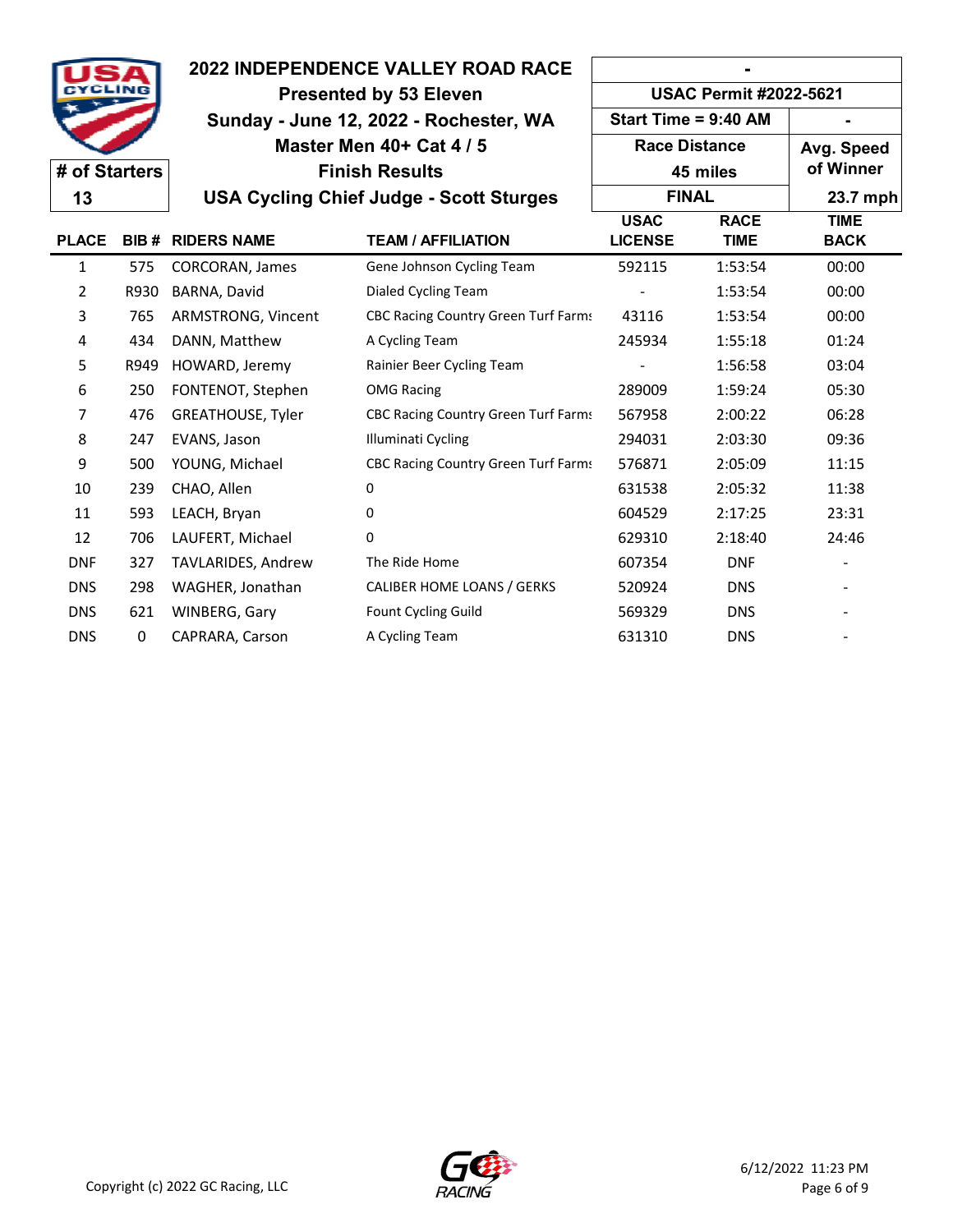|                |      |                                                                | <b>2022 INDEPENDENCE VALLEY ROAD RACE</b>      |                               |                            |                            |
|----------------|------|----------------------------------------------------------------|------------------------------------------------|-------------------------------|----------------------------|----------------------------|
|                |      | <b>USAC Permit #2022-5621</b><br><b>Presented by 53 Eleven</b> |                                                |                               |                            |                            |
|                |      |                                                                | Sunday - June 12, 2022 - Rochester, WA         | Start Time = $1:30$ PM        |                            |                            |
|                |      |                                                                | Master Men 50+ Cat 1 / 2 / 3 / 4 / 5           | <b>Race Distance</b>          |                            | Avg. Speed                 |
| # of Starters  |      |                                                                | <b>Finish Results</b>                          |                               | 45 miles                   | of Winner                  |
| 10             |      |                                                                | <b>USA Cycling Chief Judge - Scott Sturges</b> | <b>FINAL</b>                  |                            | 16.8 mph                   |
| <b>PLACE</b>   | BIB# | <b>RIDERS NAME</b>                                             | <b>TEAM / AFFILIATION</b>                      | <b>USAC</b><br><b>LICENSE</b> | <b>RACE</b><br><b>TIME</b> | <b>TIME</b><br><b>BACK</b> |
| 1              | 754  | STEELE, Gregory                                                | Pacific Office Automation Cycling Tea          | 548708                        | 2:40:23                    | 00:00                      |
| 2              | 121  | HALSTEAD, Brad                                                 | <b>CBC Racing Country Green Turf Farms</b>     | 14767                         | 2:40:23                    | 00:00                      |
| 3              | 159  | ROBSON, Mike                                                   | <b>Tenspeed Hero</b>                           | 118582                        | 2:40:30                    | 00:07                      |
| 4              | 392  | LITTRELL, Mark                                                 | Zevenbergen                                    | 52402                         | 2:40:30                    | 00:07                      |
| 5              | 403  | FARMER, Lee                                                    | Pacific Office Automation Cycling Tea          | 202336                        | 2:40:30                    | 00:07                      |
| 6              | R963 | TYSOE, Joseph                                                  | 0                                              | 356536                        | 2:40:34                    | 00:11                      |
| $\overline{7}$ | 526  | CASTONGUAY, Paul                                               | 0                                              | 571277                        | 2:50:25                    | 10:02                      |
| <b>DNF</b>     | 147  | LINTS, Lloyd                                                   | Zevenbergen                                    | 308009                        | <b>DNF</b>                 |                            |
| <b>DNF</b>     | 215  | ROOF, Rick                                                     | Fell Swoop                                     | 242755                        | <b>DNF</b>                 |                            |
| <b>DNF</b>     | 359  | HOWELL, Andrew                                                 | 0                                              | 195828                        | <b>DNF</b>                 |                            |
| <b>DNS</b>     | 129  | JONES, Race                                                    | E-Evoke Racing                                 | 41208                         | <b>DNS</b>                 |                            |
| <b>DNS</b>     | 650  | TALBOT, Stowe                                                  | Union Bay Cycling                              | 633206                        | <b>DNS</b>                 |                            |
| <b>DNS</b>     | 659  | BABBITT, Brian                                                 | <b>CBC Racing Country Green Turf Farms</b>     | 77453                         | <b>DNS</b>                 |                            |

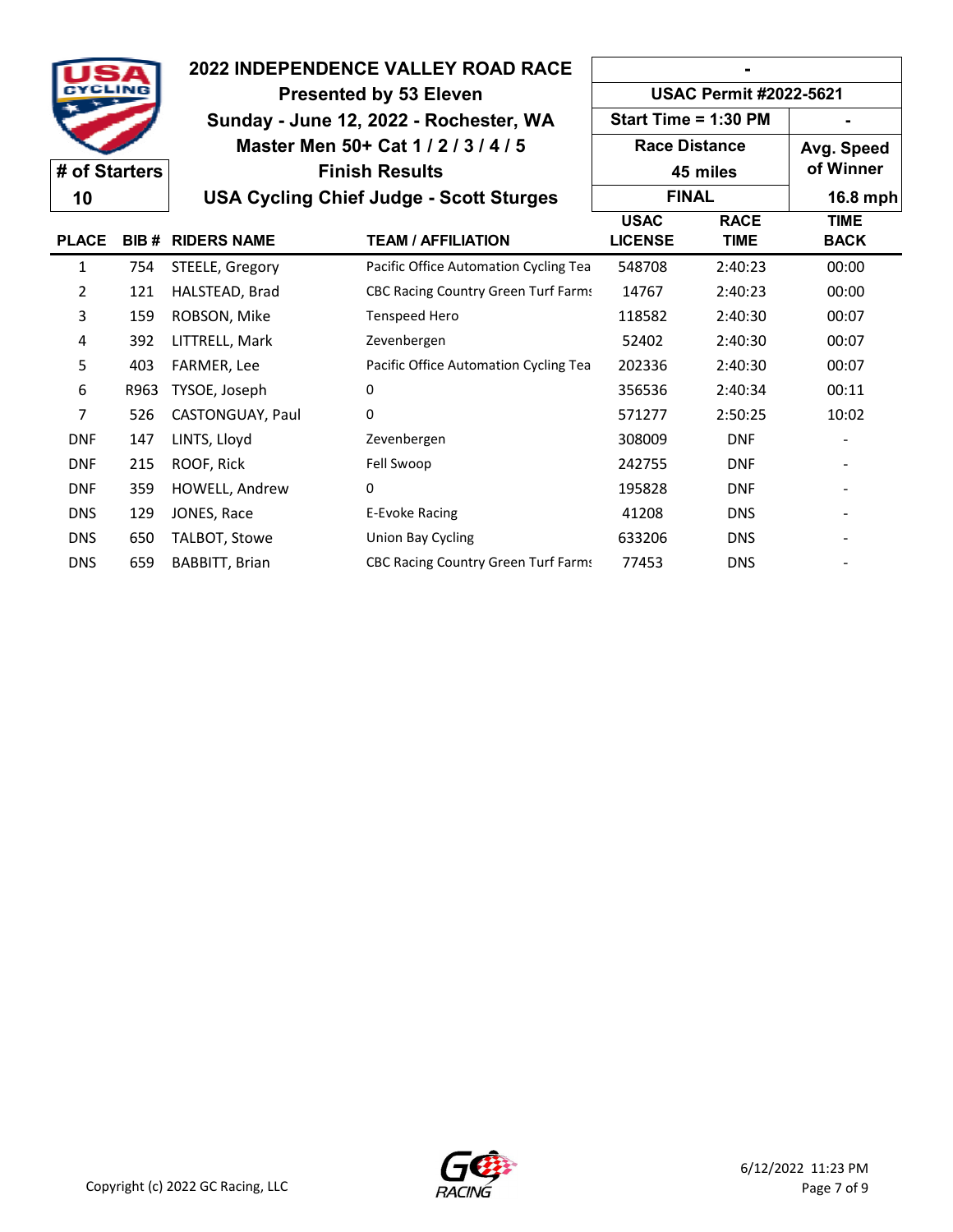|               |       |                                | <b>2022 INDEPENDENCE VALLEY ROAD RACE</b>      |                               |             |             |  |  |
|---------------|-------|--------------------------------|------------------------------------------------|-------------------------------|-------------|-------------|--|--|
|               | CLINR | <b>Presented by 53 Eleven</b>  |                                                | <b>USAC Permit #2022-5621</b> |             |             |  |  |
|               |       |                                | Sunday - June 12, 2022 - Rochester, WA         | Start Time = 9:45 AM          |             |             |  |  |
|               |       | Women Category Pro / 1 / 2 / 3 |                                                | <b>Race Distance</b>          |             | Avg. Speed  |  |  |
| # of Starters |       |                                | <b>Finish Results</b>                          | 45 miles                      |             | of Winner   |  |  |
| 4             |       |                                | <b>USA Cycling Chief Judge - Scott Sturges</b> | <b>FINAL</b>                  |             | 23.5 mph    |  |  |
|               |       |                                |                                                | <b>USAC</b>                   | <b>RACE</b> | <b>TIME</b> |  |  |
| <b>PLACE</b>  |       | <b>BIB # RIDERS NAME</b>       | <b>TEAM / AFFILIATION</b>                      | <b>LICENSE</b>                | <b>TIME</b> | <b>BACK</b> |  |  |
| 1             | 672   | SHAFI, Alia                    | <b>Fount Cycling Guild</b>                     | 591584                        | 1:54:57     | 00:00       |  |  |
| 2             | 289   | STAATS, Alycia                 | <b>Fount Cycling Guild</b>                     | 556835                        | 2:00:55     | 05:58       |  |  |
| 3             | R937  | YOUMANS, Sara                  | <b>ORION Racing</b>                            | 268528                        | 2:11:58     | 17:01       |  |  |
| 4             | 597   | STARR, Emma                    | <b>Fount Cycling Guild</b>                     | 625600                        | 2:12:00     | 17:03       |  |  |